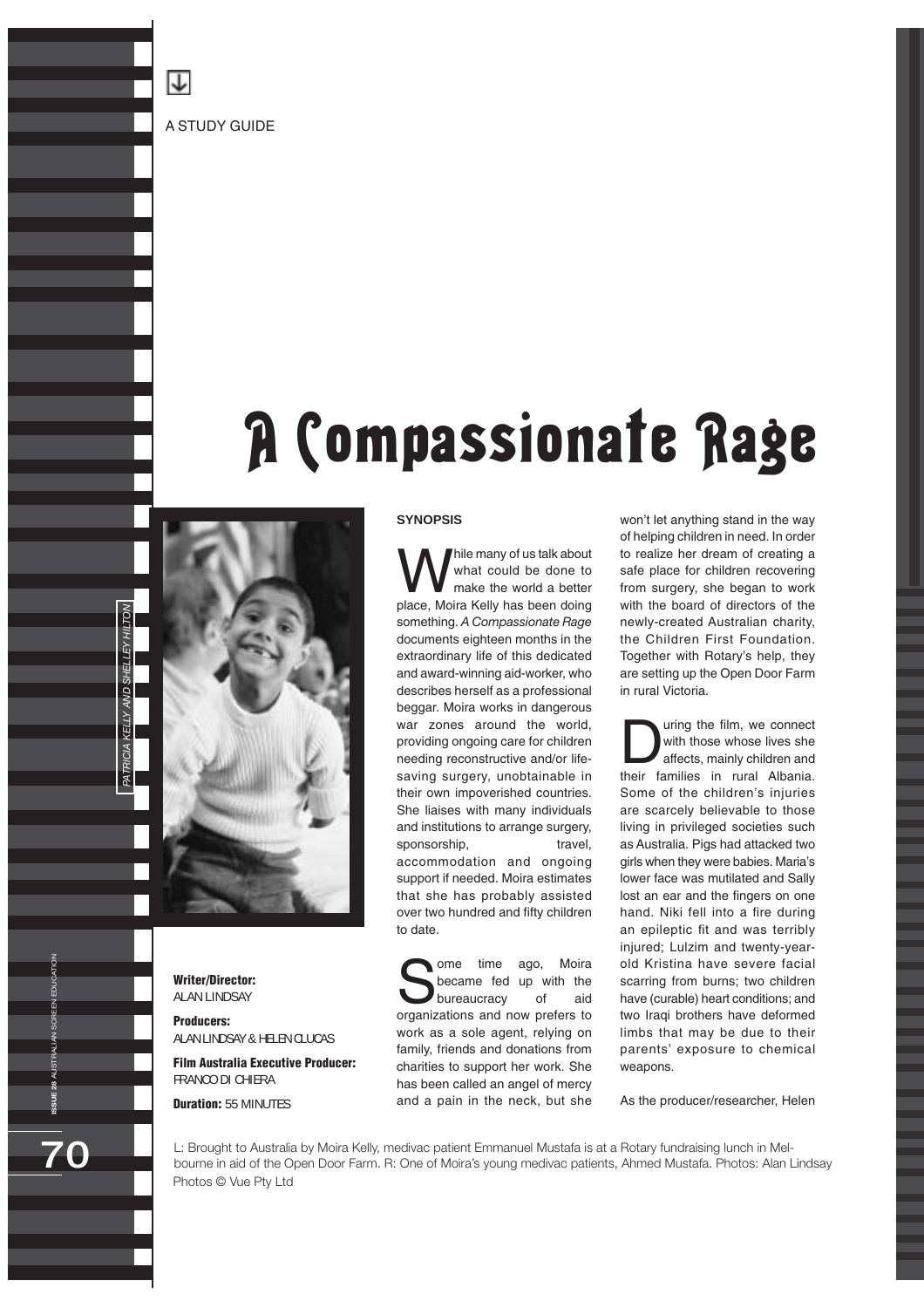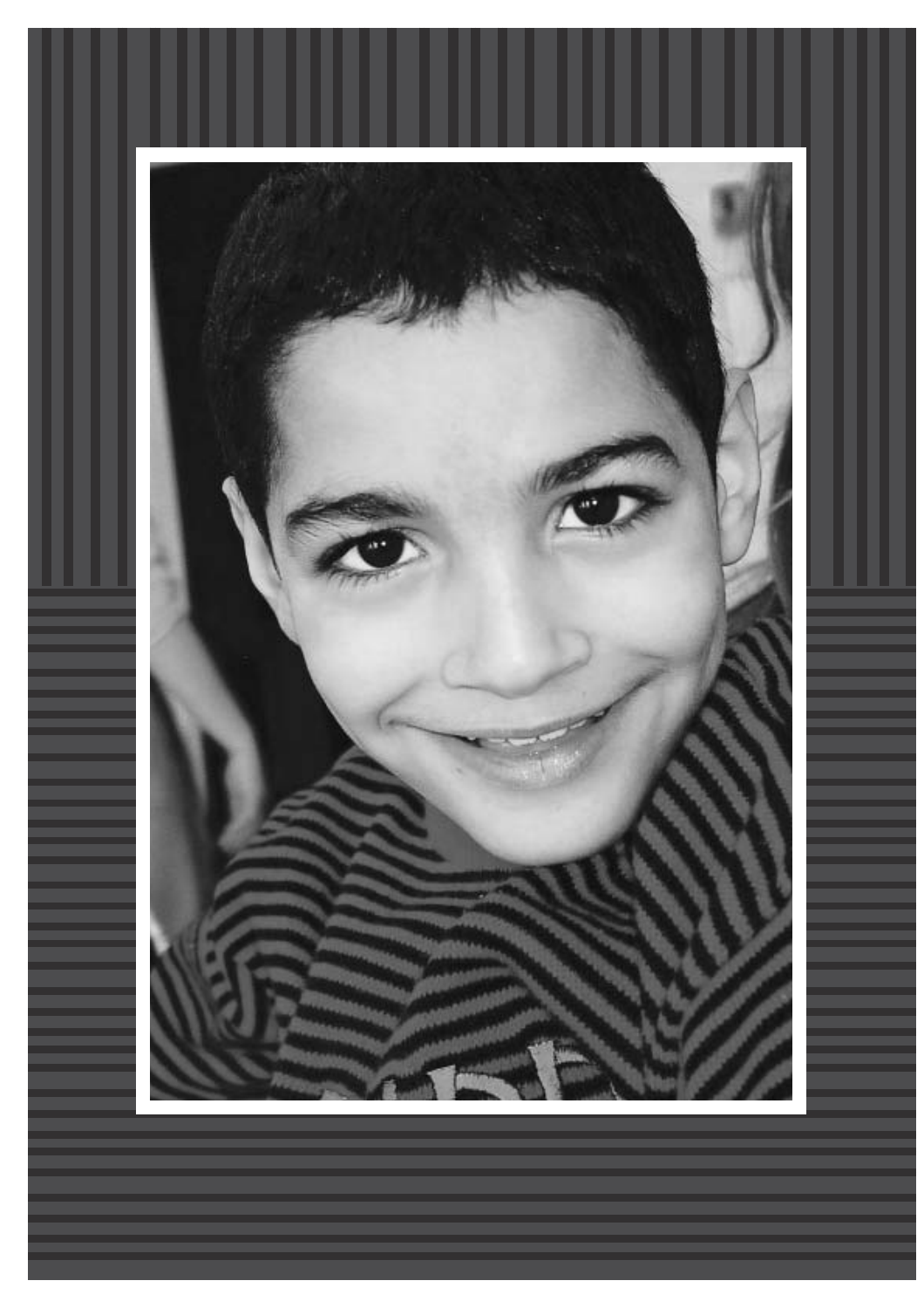⋻







Clucas says, 'The story of one person's determination to make a difference … also raises questions about the whole nature of aid work and intervention in the lives of kids in faraway places, for the viewer to ponder and question'. Writer/director Alan Lindsay comments that the film shows that Moira 'is not a saint ... but she does a remarkable job for kids who deserve help, kids who others ignore'.

## **CURRICULUM LINKS**

*A Compassionate Rage* will be useful to secondary and tertiary students. It is particularly relevant to students studying History, Politics, SOSE, English, Cultural Studies and ESL, and to tertiary students in human services, health-related and teaching courses. It could also be a focal point for awareness raising and fundraising activities among community and service organizations.

Some background knowledge on the extent of the social and political upheaval within the Balkans during the past decade is recommended, so that viewers can better understand the causes of the conflict there. There are some useful web sites to help with this, listed at the end of this guide.

Warning: This is a challenging video, with graphic scenes of children's injuries and their surgery. It would be useful to discuss the issues before you view the video. You may have students from these countries or backgrounds for whom this film and surrounding issues may be painful and controversial. As teachers, we are responsible for establishing safe and respectful environments for discussion and sharing. Students can only present their own views, not those of an entire community. Moreover, all of us bring our complex cultural and social backgrounds with us. Setting the scene is vitally

important before using films like this one as a teaching and learning resource.

## **KEY TERMS**

Here are some key terms and words that students need to be familiar with before watching the video.

 $\odot$  crack-addicted, ethnic cleansing, impoverished, blood feud, body parts, pyramid finance, resurgence, rampant, sensation, incinerated, restoration, fluctuates, faeces, malnourished, septicaemia, superstitious, undernourished, rudimentary, milestone

## **THEMES, DISCUSSION QUESTIONS AND SUGGESTED ACTIVITIES**

## **POLITICS**

- ! Explore and explain these terms and their significance to this film: Communism, Socialism, Democracy, Nationalism, Fascism, Military Dictatorship, Autocracy and Puppet State.
- ! The Dayton Agreement (1995) aimed to bring about the reintegration of Bosnia and to protect human rights, but the agreement has been criticised for not reversing the results of 'ethnic cleansing'.

## **ACTIVITIES**

- $\odot$  Research the Dayton Agreement. How was it meant to bring about its stated aims? Who are its critics and what are they criticizing? Can you find evidence of a better solution? What are the main arguments of the opposing sides? (See suggested URLs to begin your research.)
- ! During the '90s crisis in the Balkans, a UN peacekeeping force was sent in. What are

**ABOVE TOP TO BOTTOM: MOIRA KELLY AND WITH FRIENDS. RIGHT TOP: PRANVERA PRENG IN THE ARMS OF HER GRANDMOTHER AS HER MOTHER AND BROTHER LOOK ON. MOIRA KELLY ARRANGED FOR THE YOUNG ALBANIAN'S HEART CONDITION TO BE TREATED IN AN AUSTRALIAN HOSPITAL. RIGHT BOTTOM:THE PRENG FAMILY IN FRONT OF THEIR HOME IN NORTHERN ALBANIA WITH MOIRA KELLY,**  discussion and sharing. Students sides? (See suggested URLs to<br>
not those of an entire community.<br>
Moreover, all of us bring our complex<br>
Moreover, all of us bring our complex<br>
With us. Setting the scene is vitally<br> **ABOVE**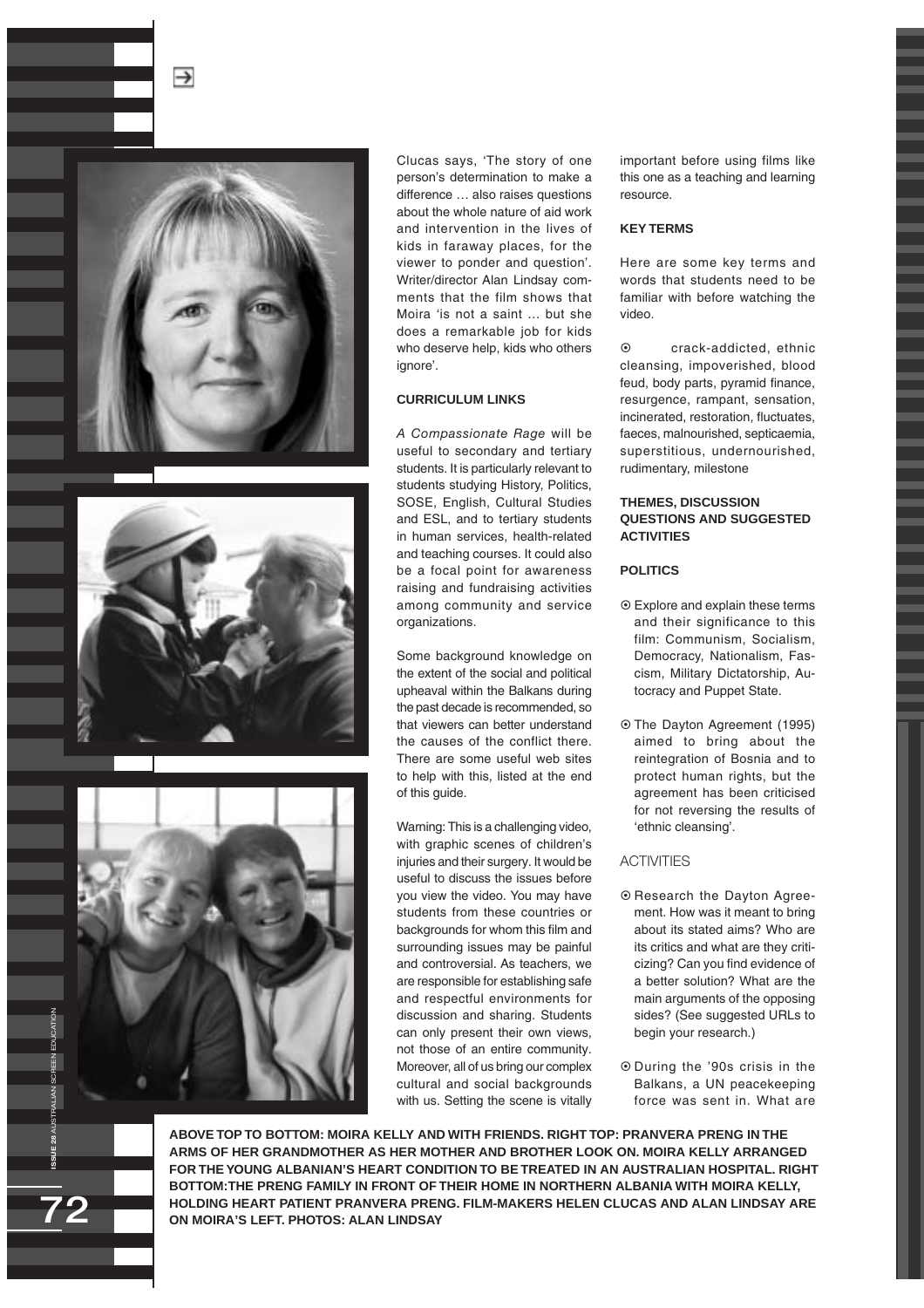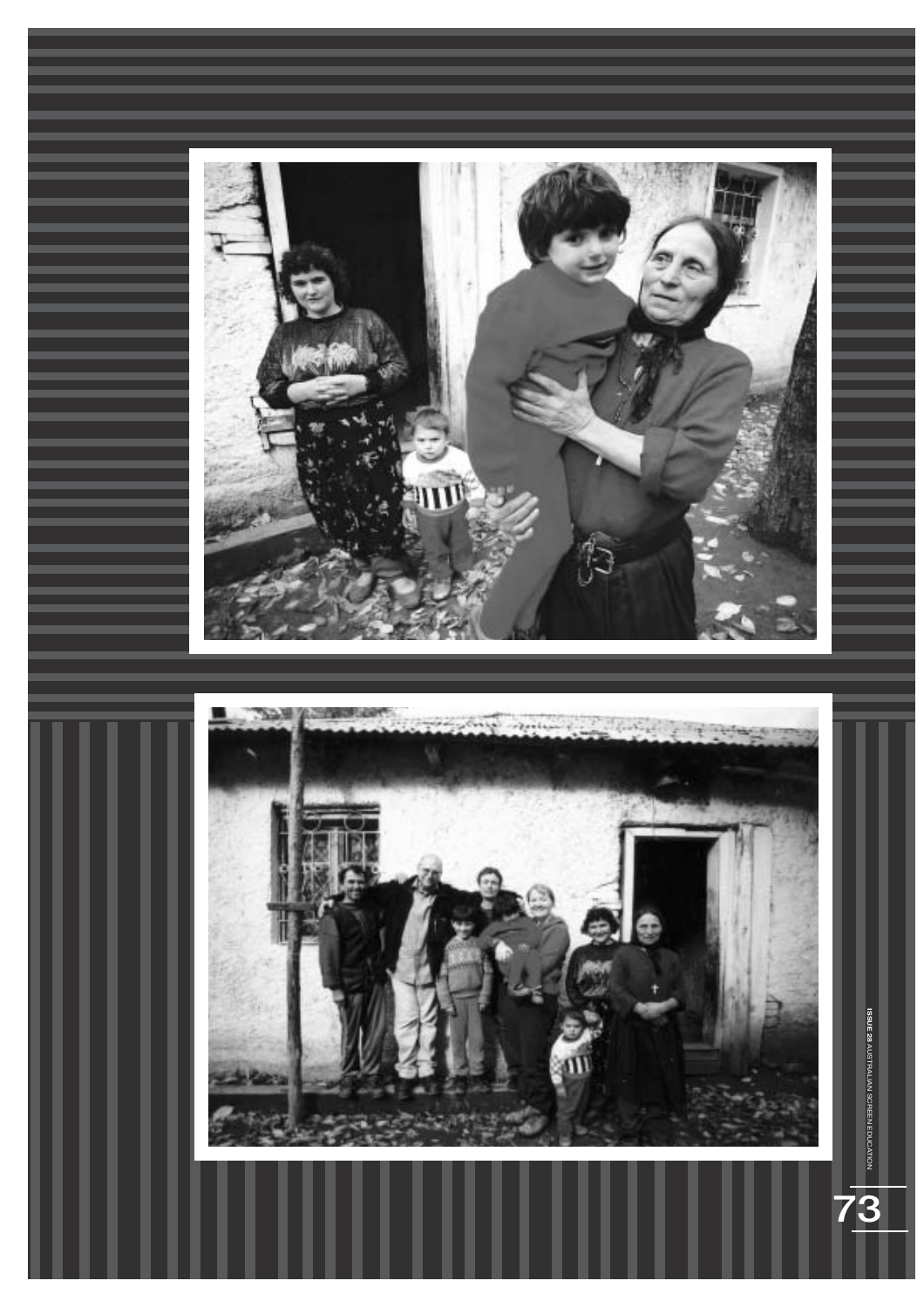





the roles of such forces? How does the UN operate alongside governments? What is NATO? What roles did this organization play during the Balkans crisis?

⋻

- ! Locate on a world map other places where UN peacekeeping forces are operating or where they have operated recently. Make a brief verbal report on your findings about the roles the forces play and the background to their involvement.
- ! 'Ethnic cleansing' is a euphemism; one of those words used to disguise and reduce the impact of an unpleasant reality. What is the reality behind this term? (See suggested web sites.)

## FURTHER ACTIVITIES

- $\odot$  Research and tell one story from one other community, past and present, that has experienced the horrific reality of 'ethnic cleansing'. For example, Armenians, Cambodians, Jews, gypsies, Kurds, Indigenous people.
- $\odot$  Identify the origins and explain the reality of some other political euphemisms of the past century, e.g. 'comfort women', 'the final solution', 'collateral damage', 'year zero'.
- $\odot$  Can you find evidence of this kind of language in media coverage of the current 'war against terrorism'? Use radio,

television, newspaper and webbased reports broadcast in one day to analyse what was reported and the ways in which it was presented to the public. What purpose does this language serve? Whose viewpoints are represented? Whose are not? How might this affect public perceptions of these issues?

## **POVERTY AND AID**

- $<sup>°</sup>$  Moira complains that part of life's</sup> unfairness 'depends on what passport you have and whether you have a healthcare system'. Is she right? In researching your answer, explore access to medical treatment in three different countries in different areas of the world. Identify and list the qualities of a good health system.
- $$\odot$  Explore and explain the difference$ between a charity and an aid agency.
- $\odot$  In the film, Moira describes her previous frustrations working with the bureaucracy of the global aid agencies. Discuss what possible problems lie behind this comment, from her point of view and that of an agency employing someone like Moira.

# **ACTIVITIES**

! What opportunities exist to work for aid agencies at national and international levels? Check

the web sites of a variety of aid agencies to identify the qualities and skills they need. What volunteer programmes are available if you wanted to work within Australia or overseas? Choose one that appeals to you and make a five minute presentation to encourage others to join you.

- ! Moira set up a school in Tirane for the children of mountain families in Northern Albania. According to the film, these families, who had moved to the capital, were regarded as 'foreigners' and denied an education. What reasons might lie behind this unjust situation? Do all Australian children have equal access to education? Who misses out?
- $\odot$  Albania is one of the world's poorest countries, as is obvious from the film. What positive aspects of this culture are also revealed in *A Compassionate Rage*?
- $\odot$  For some views on tourism development, go to: http:// www.rec.org/REC/Bulletin/Bull54/ ecotourism.html. This site offers an interesting perspective on eco-tourism as an alternative to uncontrolled 'development'. However, according to this site, 'a recent report indicates that in some areas, environmental pollution is already so severe it is "incompatible" with tourism development. The report identifies

ABOVE RIGHT: The Preng family in front of their home in northern Albania. Photo: Alan Lindsay. RIGHT TOP: Albanian translator Dila Kurteza (centre) with medivac patients Pranvera Preng (left) and Rozeta Domi (right). Photo: Helen Clucas. RIGHT BOTTOM: Moira Kelly (back row, fourth from right) with head teacher Pjeter Mataj and pupils of the Children First Foundation School that Moira established in Tirane, Albania. Photo: Helen Clucas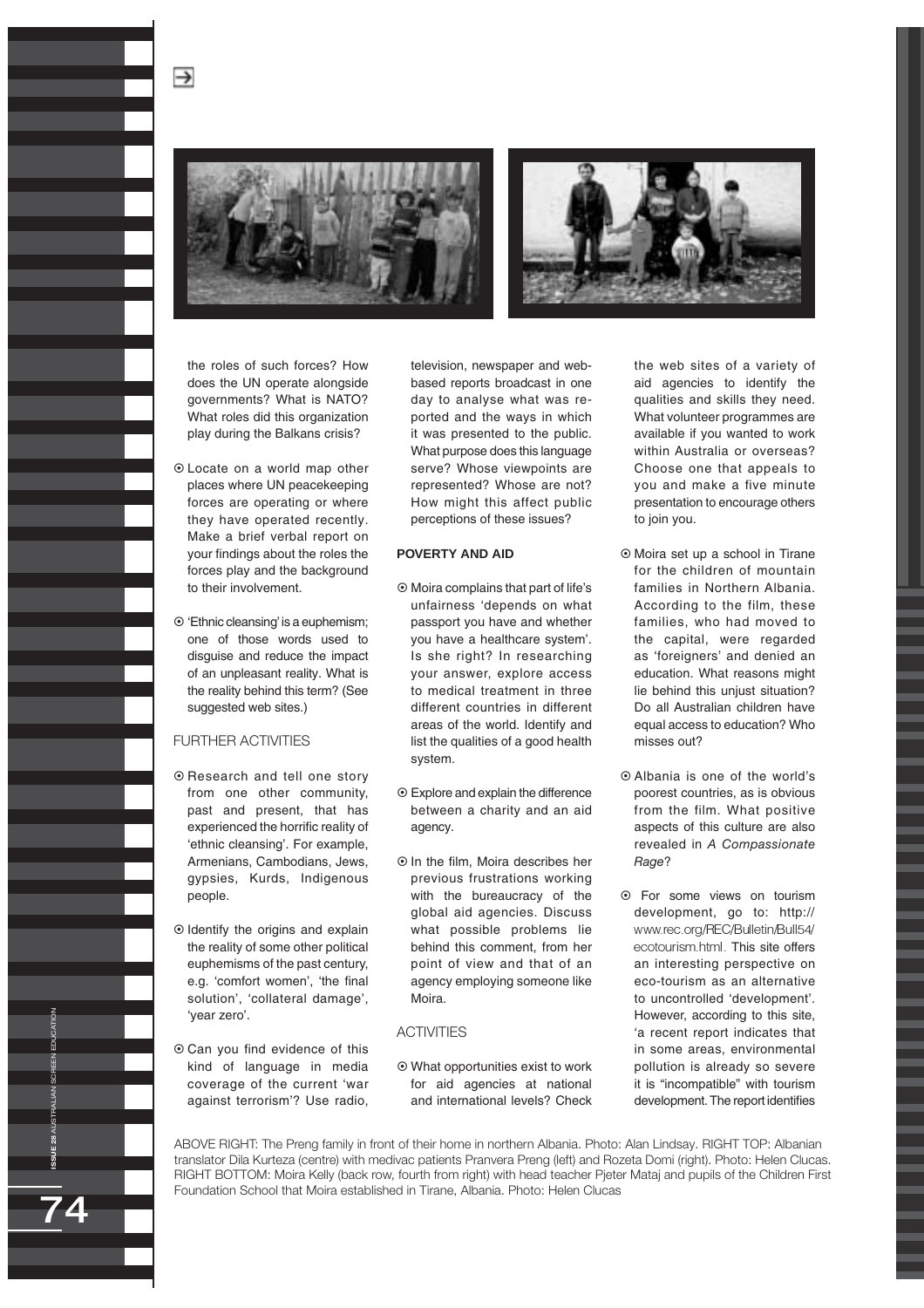

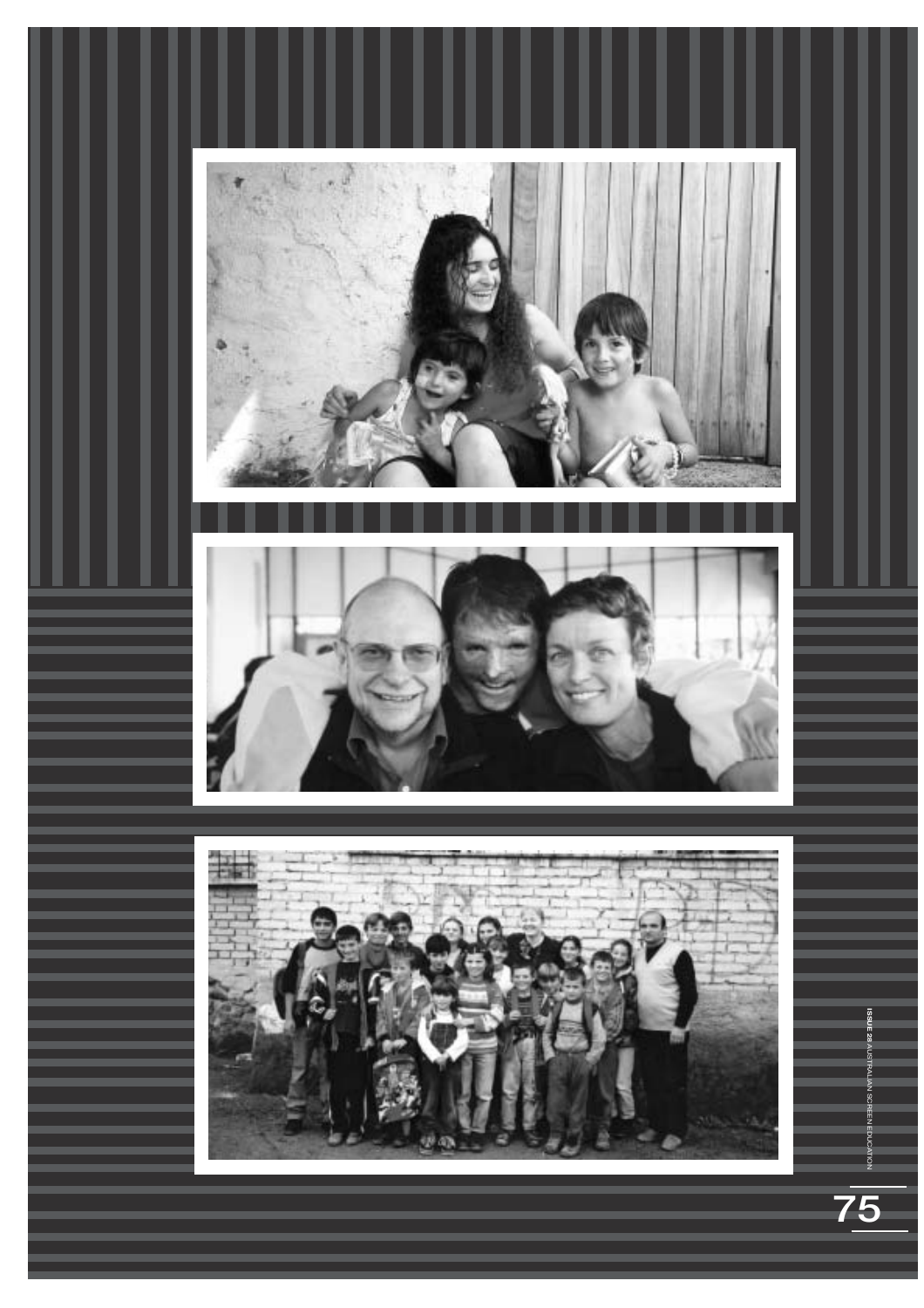



the key pollution sources as agricultural run-off, domestic sewage outputs and industrial effluent'.

⋻

- $\odot$  How do countries deal with problems like these? How does Australia deal with similar problems as they affect the Great Barrier Reef? Can citizens help?
- ! What personal sacrifices has Moira Kelly made for her work? What does she gain from this work? What do those associated with her gain from their involvement?

In an effort to formalise fundraising, Moira's friends and family have opened a bank account and created a board of directors for the Children's First Foundation. As a result of Rotary's fundraising and donations, we witness the moment when one of Moira's life-long dreams is realized. The nephew of a governor of the Royal Children's Hospital, Noel Baker, generously donated land, in accordance with his late uncle's wishes, 'to look after the children'. With local Rotarians' help and support, a house will be built to accommodate up to a dozen children recuperating from surgery.

 $\odot$  What benefits and/or disadvantages can you foresee for Moira and her work as a result of this change?

- ! Not everyone has land to donate, but everyone can do something to help others in need locally. Discuss the possibilities and implications of doing something for someone else. What sort of activity would be suitable for students in the short term or long term? What problems do you see in taking action of some kind? What are the benefits?
- ! Discuss and investigate the concept of a 'civil society'. What qualities do you think are essential in a good citizen? What factors encourage these qualities? What factors work against them? What happens when civil societies break down?
- $\odot$  Create an action list of things you can do as part of your personal commitment to a civil society. It may be as simple as joining a service club, or a political party, or committing an hour of your time to help someone else. Incorporate a time commitment so that you can revisit your agreement in a month or two and compare actions with intentions.
- ! Large corporate sponsors and donors often want something in return for their generosity. Make a list of the major corporate sponsors whose logos appear in advertising associated with Sport, the Arts, Health, Science, Travel.
- $\odot$  How do corporations benefit from donating money?
- $\odot$  Are there hidden dangers for small organizations accepting donations and in-kind support?
- O Prepare a portrait gallery of humanitarians, past and present. Research and find other individuals within Australia and internationally who are or have devoted their lives to assisting people for humanitarian reasons.
- $\odot$  Research recent events in the Balkans, after 1999, including disarmament and the war trials in the Hague. What are the advantages of trying war criminals in an international court, rather than leaving them to local justice?
- $\odot$  Compare this approach with what is used in South Africa in the Amnesty and Reconciliation trials and the current approach of Xanana Gusmão in Timor towards the militia who committed war crimes against their fellow Timorese.
- $\odot$  For a local comparison, consider the media coverage of the Australian and the American captured in Afghanistan while fighting for the Taliban. What are their crimes, according to each country's laws? If they have committed a crime, how might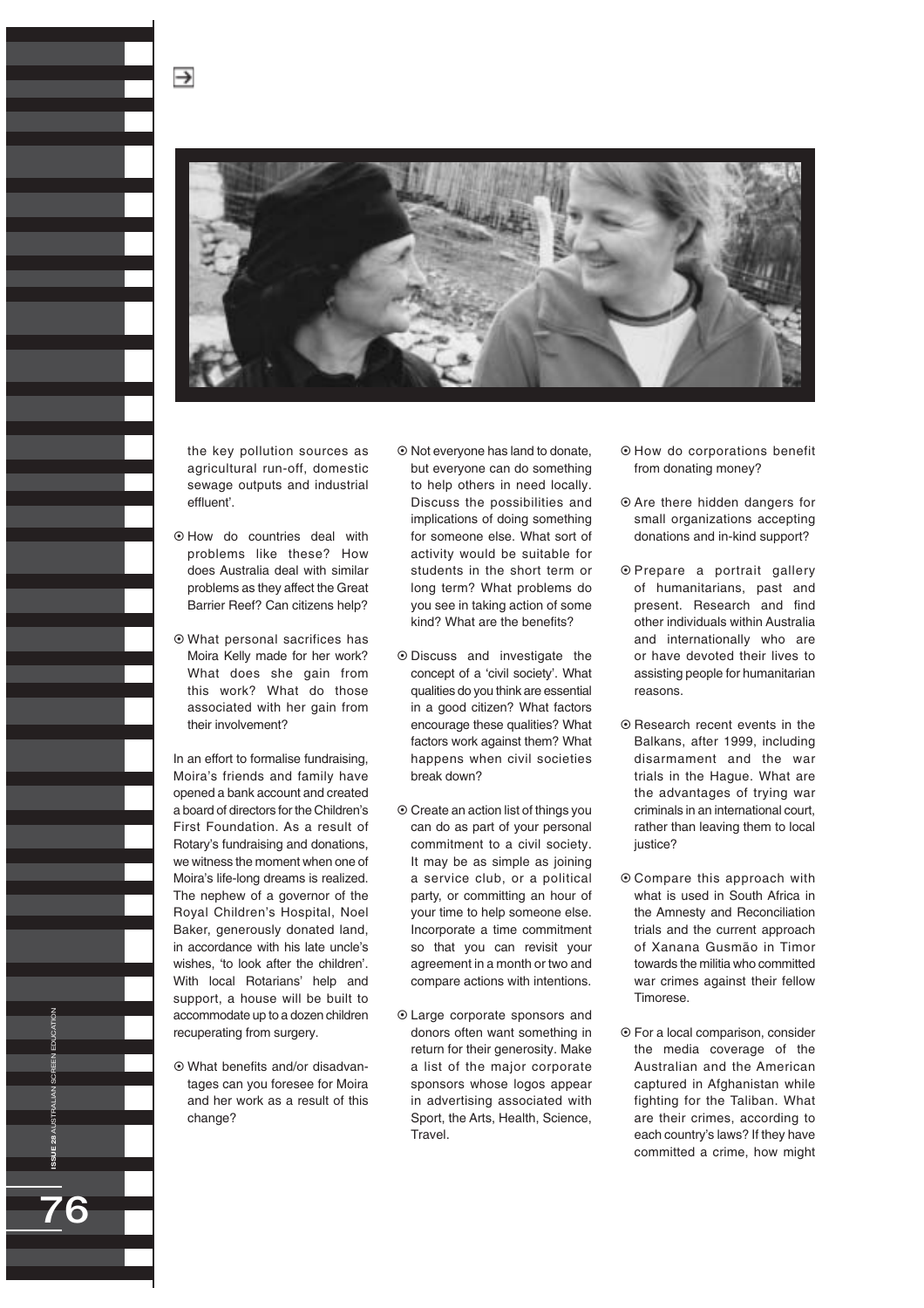such publicity make a fair trial difficult?

# ACTIVITY

 $\odot$  In your research, how do you evaluate sources of information, particularly on the World Wide Web? What do you look for to tell you that the information is reliable, well-researched and factual? What might alert you to poor information? Choose two different sources of information on one topic and rate them in terms of content, references, currency and reliability.

# **PEOPLE**

# **The Aid Worker**

## **Moira Kelly**

Moira has worked with a wide variety of aid agencies in Australia and abroad, beginning with fulfilling her dream to help Mother Teresa in India when she was only twenty. Since then, she has worked with crack-addicted babies in New York, children in Africa and India, the intellectually impaired, young criminal offenders, the homeless and disadvantaged, and rape victims. She has also worked with AIDSinfected children in a Romanian orphanage and with children in the Balkans. Official recognition includes the 1992 Paul Harris Rotary International Award for outstanding service (only awarded in exceptional circumstances). In 1995, Queen Elizabeth II honoured Moira for her outstanding humanitarian work in Bosnia and recently she was awarded an OAM as an 'international humanitarian aid worker'.

You might wonder how Moira manages and balances it all, given the extent of the love and affection that she gives the children. She admits that it's not just a job; it is her life and passion. In her own words, 'the act of kindness changes generations', and her motto is to make a difference.

- ! Prepare a reference for Moira based on the evidence in the film. What makes an 'effective' reference? What are the conventions usually followed in preparing a reference?
- ! Prepare a reference for your best friend.

## **The Children**

## **Maria**

Maria will leave her home and briefly attend the school that Moira opened in Albania's capital, Tirane, before leaving for Australia with Moira. While it is a terrible sacrifice for Maria's mother, she fears for Maria's future if she remains in the village.

Maria will have her first experience in a classroom at the age of nine. The narrator explains that while Maria feels self-conscious about her wounds, it was much worse a year ago. Her disfigured lower face is due to a pig attack when the family pig broke free of the sty. This is not an uncommon story in this poor rural society. But in firstworld countries, injured children are automatically rushed to hospital.

#### ACTIVITIES

- $\odot$  Watch the scene in which Moira collects Maria from her home. What evidence is there that medical treatment would be difficult for these people to obtain? Describe the house and its surroundings in detail. How is it different from what you expect from a house? What might these differences mean in terms of work for Maria's parents?
- ! Maria is nine. Explain why you think she has not attended school yet. Use the WWW to help you find the statistics on education for girls and women in the world today. The New Internationalist web site has an easy-to-use index to find relevant stories.
- $\odot$  What adverse and positive effects do you think there might be for children from Albania, living on the farm in Australia with Moira, and then returning home to Albania or another war-torn area of the world?
- ! What are Maria's mother's fears for her daughter's future if she remains in the village? Would the same fears exist for a child like Maria in Australia?
- ! What do you think of the ethics of Moira's last-minute decision to leave Maria in Albania? She tells Maria, 'I know you'll understand …' Do you think Maria understands? What effects do you think this might have on Maria? Draw up a list of the positive and negative aspects of this decision from Maria's point of view. What would you do in similar circumstances?
- $\odot$  Before leaving Albania, Moira gives Maria's father a section of land in a safer district. The father behaves in a way that Moira finds difficult to deal with. What is happening in this situation?
- $\odot$  Choose groups to discuss the two points of view and then present them to the group as that person might have expressed their position. Is there a right and a wrong point of view in this situation? What advice would you give Moira to avoid this happening again?

# **Kristina**

She is the only adult in this group; her facial disfigurement is ruining her chances of marriage. In Albanian society, it is an almost unbearable tragedy for a daughter not to marry and have children. After surgery, Kristina has a whole new attitude to life and purchases a wedding dress to take back to Albania.

Kristina expects a warm welcome when she returns home, but it is

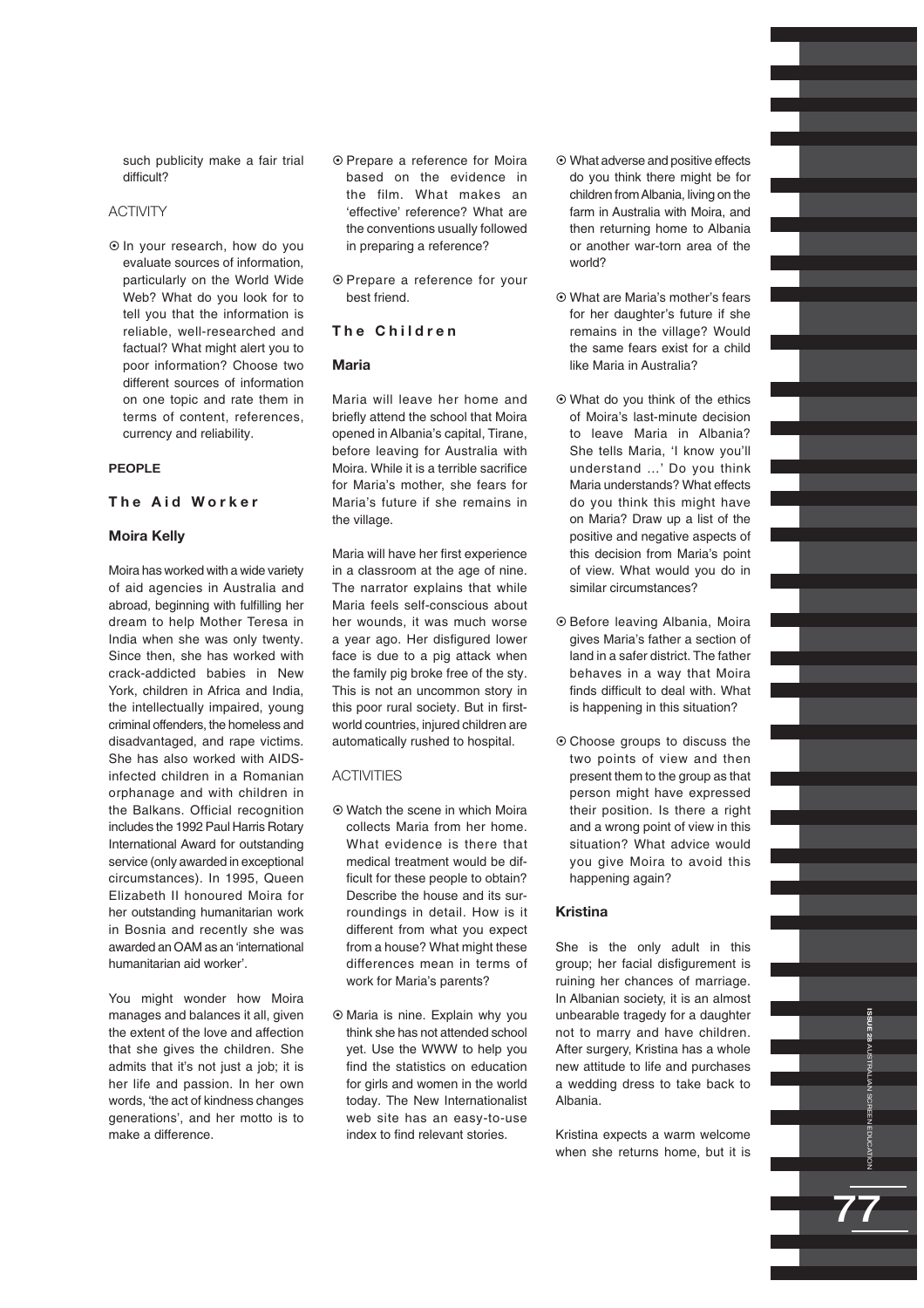

obvious that something is terribly wrong. Her family is mourning two young cousins shot dead in a gun battle in which her younger brother received permanent injuries. Moira tries to lighten the situation by giving the family the present of a clock, in the shape of Australia.

Use this scene as a 'critical incident' for training aid workers, particularly in incidents of cross-cultural sensitivity.

## ACTIVITY

⋻

 $\odot$  In pairs, consider how Kristina, Moira and the family would each have been feeling at this time. Can you suggest a more appropriate response to this situaation? In a similar situation, would you and your families have reacted differently? What are the cultural lessons that we can learn from such incidents?

## **Lulzim**

This young boy's bandages cover horrific scarring from burns as a result of an accident. He has lived in misery for thirteen years, shunned by a superstitious community who call him evil, ghost and monster. Adults also throw stones at him. After five rounds of surgery, Lulzim returns home ecstatic with a face that is more acceptable to society, together with a job obtained through Moira.

- $\odot$  How do you explain Lulzim's community's reaction to his injuries? How do you bring about fundamental changes in community attitudes to disabilities? How has this happened in Australia? What support systems exist for people with disabilities in our society? Are they equally available to all?
- $\odot$  If you were an aid worker in Albania, how would you go about a publicity campaign or an education campaign designed to raise awareness of the rights of people with disabilities?
- ! Before leaving Albania, Moira

offers Lulzim a job as assistant to the Aid Agency Director in Albania. Explain how the position would benefit Lulzim, in the short and long term.

# **Sally**

This twelve-year-old is another victim of a pig attack, which caused facial scarring, the loss of fingers on one hand and an ear. Although Moira's budget can't extend to surgery for Sally's ear or fingers, she returns to her home with a happier outlook after her facial reconstructive surgery.

 $\odot$  While Sally wants to be a teacher, Moira explains that it is unlikely that she will ever work outside of her own home in Albania. Discuss the expectations that you and your parents have for your life in Australia. Are these different from the expectations you might have for a daughter of yours in the future?

 $<sup>•</sup>$  How different is the possible</sup> future for Sally and children like her? Why do you think this is the case? What changes would need to occur in this society for her to have the opportunities she deserves?

#### **Denis**

Moira's brother Paul rescued Denis from a refugee camp on the Kosova/ Albanian border. The seven-yearold is critically malnourished and his stomach is grossly distended as a result of untreated Hershbronc's disease, which blocks the bowel. Unable to rid his body of faeces from birth, eating is torture. As refugees fleeing ethnic cleansing, his parents have not been able to attend to his condition. If Denis had been born in Australia, it would have been cured with a simple operation. Denis' operation is a success, although he dies and is revived twice before making a full recovery.

## **Niki**

This boy is an epileptic, with shocking wounds and scarring as a result of falling into a fire during a fit. Though he lives in one of the remotest areas of Albania's north, he has very successful surgery in the US. On his return, Moira arranges schooling for him in the city, together with an apartment she has donated to be put in his name.

## ACTIVITY

 $\odot$  Consider the scene in which Moira meets Niki's family to tell them that she has arranged to donate an apartment to him. She has not consulted his parents in this decision. His mother says, 'If I come here, how can I afford to buy things? …We should have the money'. Moira decides she will not enter into any negotiations on the matter. What do you think of her decision and the reactions of Niki's mother and other family members? What are the issues here on both sides? Organize a roleplay around this issue. You may be able to find a real community mediator willing to act as mediator for you, or who is able to help you prepare. What do community mediators do in our communities?

## **Ahmed and Emmanuel**

These Iraqi brothers, Ahmed and Emanuel, are suspected victims of their parents' exposure to chemical weapons. They have been living in an orphanage on the Palestinian/ Israeli border. The boys, both born with deformed limbs, are to be fitted with artificial limbs in Melbourne. They have waited for Moira for over a year.

- $\odot$  Investigate the use of chemical weapons in Iraq and elsewhere. How do chemical weapons create such terrible defects? Where else in the world have chemical weapons been used? Who makes and sells chemical weapons? Who benefits? Who loses?
- $\odot$  The film concludes with Moira speaking about her frustration in finding hospitals for children and her wish that there was a world bank for funds and a